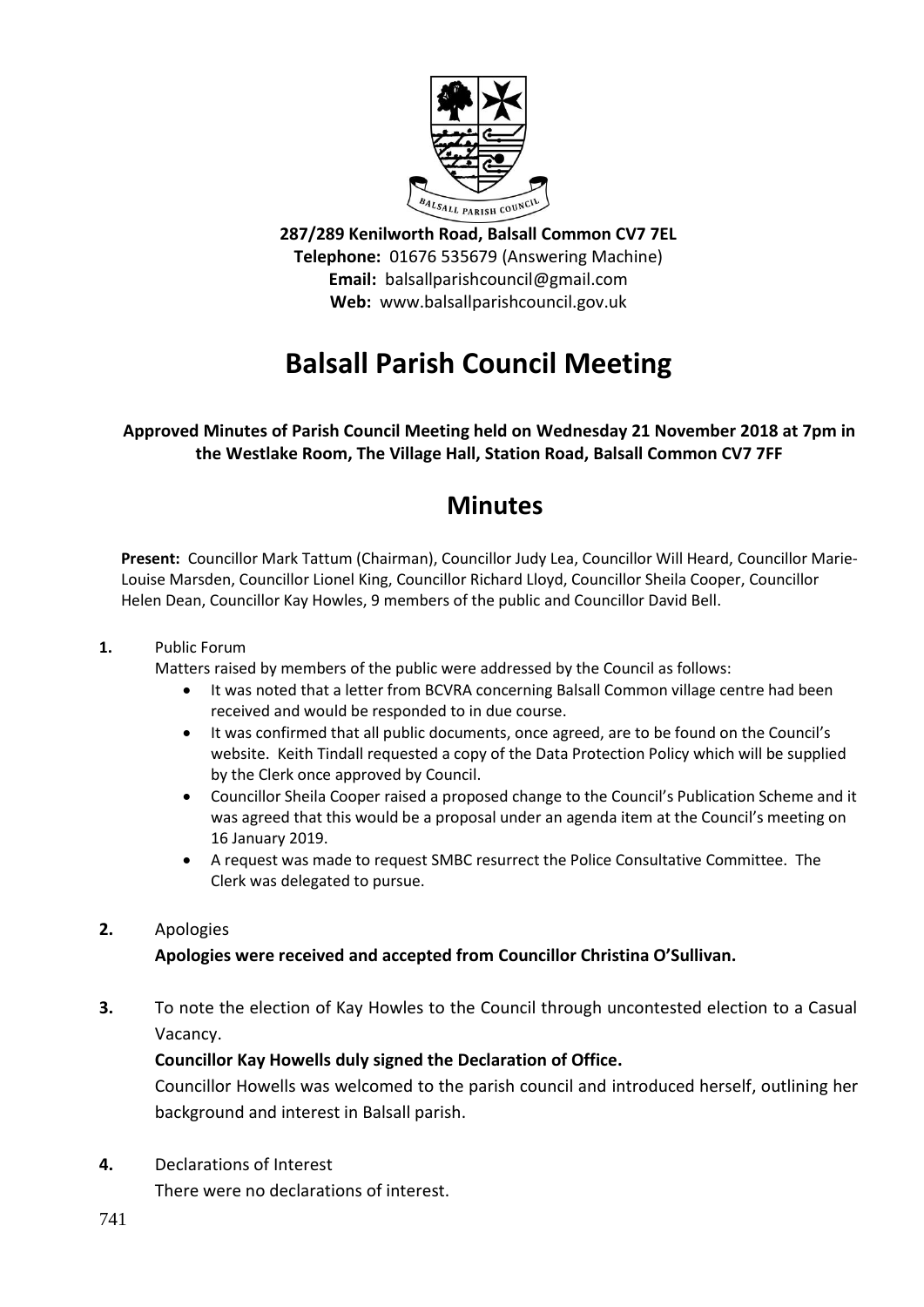Councillor Sheila Cooper indicated that she had received legal advice and would not be present for the consideration of items in a closed session.

**5.** To approve as a correct record the Minutes of the Parish Council Meeting held on 19 September 2018.

**The Minutes of the Parish Council Meeting held on 19 September 2018 were approved as a correct record.**

- **6.** To approve as a correct record the Minutes of the Extraordinary Parish Council Meeting held on 16 October 2018. **The Minutes of the Extraordinary Parish Council Meeting held on 16 October 2018 were approved as a correct record.**
- **7.** To receive an update on the progress of resolutions of the 18 October Extraordinary Parish Council Meeting and 19 September 2018 Parish Council Meeting. 19/09/2018:

Item 6 – The casual vacancy has been filled.

Item 10 – The approved Scheme of Delegation is on the Council's website. 16/10/2018:

Item 5 – A virement of £3,600 from general reserves is no longer required as the Council will not be charged for an uncontested election to fill the casual vacancy.

**8.** To note the following Committee minutes:

| <b>Planning</b>                         | 03.10.18, 07.11.18 |
|-----------------------------------------|--------------------|
| Neighbourhood Development Plan          | 25.10.18           |
| Finance and General Purposes            | 14.11.18           |
| <b>Facilities</b>                       | 31.10.18           |
| The above committee minutes were noted. |                    |

- **9.** Accounts:
	- (9.1) Accounts

Proposal to approve the list of Payments for Approval and Payments Made using General Power of Competence for the months of September and October 2018 and invoice payments as listed below.

| Date     | <b>Budget</b>                        | <b>Gross</b> | <b>VAT</b> |
|----------|--------------------------------------|--------------|------------|
|          |                                      |              |            |
| 03.09.18 | Admin - printing and stationery      | £61.18       | £10.20     |
| 03.09.18 | Admin - room hire                    | £210.00      | £0.00      |
| 03.09.18 | Cemetery & Street Scene              | £800.00      | £0.00      |
| 03.09.18 | <b>Willow Park improvements</b>      | £50.00       | £0.00      |
| 03.09.18 | Recreation & Cemetery & Street Scene | £1,735.00    | £0.00      |
| 03.09.18 | <b>NDP Operating expenses</b>        | £40.00       | £0.00      |
| 03.09.18 | Rates                                | £58.00       | £0.00      |
| 03.09.18 | Admin - office rent                  | £600.00      | £0.00      |
| 09.09.18 | Staff/Salaries/Pension               | £530.79      | £0.00      |
| 14.09.18 | Admin - telephone and internet       | £47.24       | £7.87      |
| 21.09.18 | Staff/Salaries/Pension               | £40.50       | £0.00      |
| 21.09.18 | Staff/Salaries/Pension               | £1,928.37    | £0.00      |
| 21.09.18 | <b>Training</b>                      | £108.00      | £18.00     |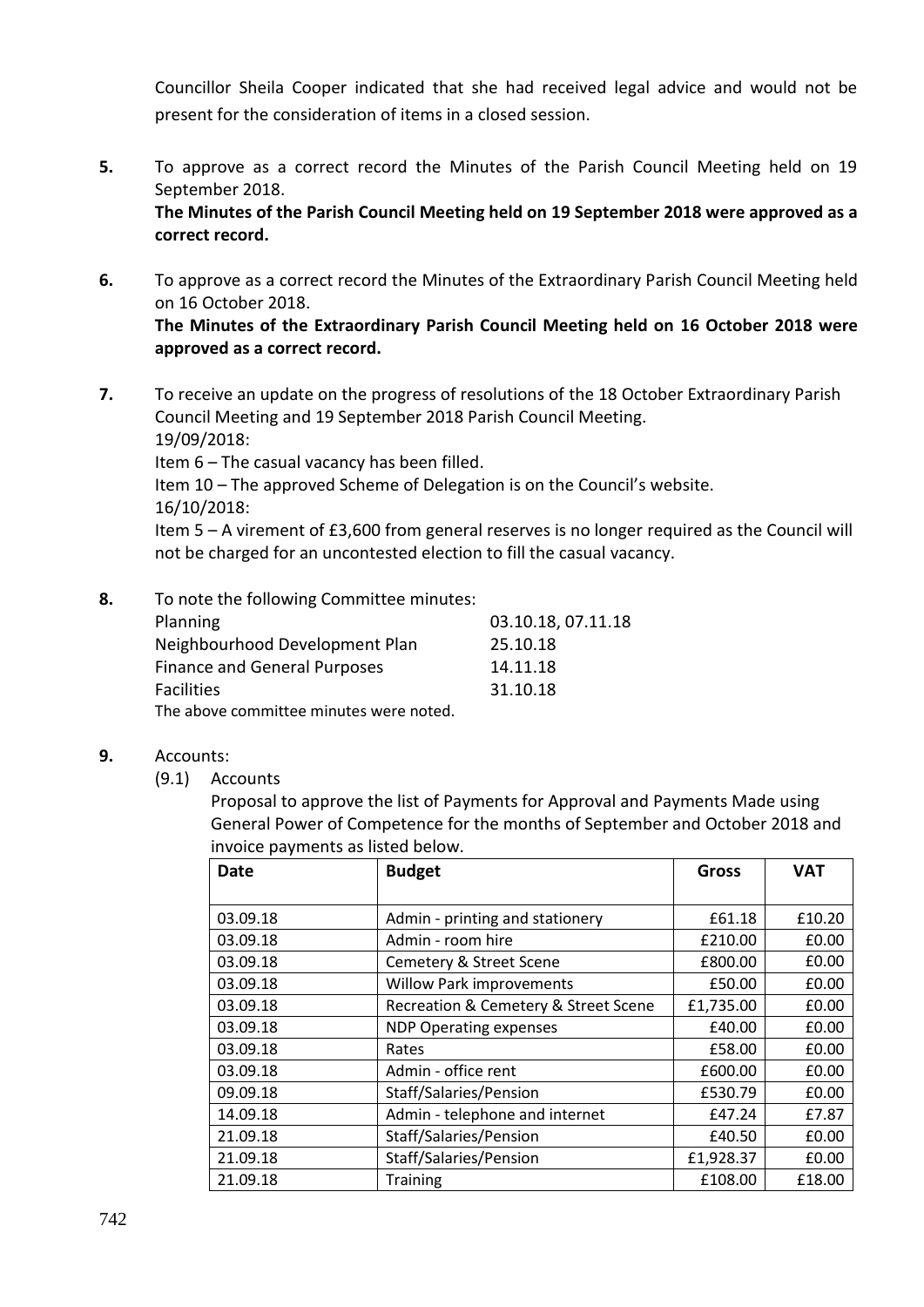| 21.09.18               | Cemetery - grounds maintenance      | £204.00   | £34.00  |
|------------------------|-------------------------------------|-----------|---------|
| 21.09.18               | Audit and Accountancy fees          | £285.60   | £47.60  |
| 21.09.18               | <b>Recreation &amp; Cemetery</b>    | £2,122.00 | £0.00   |
| 25.09.18               | Audit and Accountancy fees          | £480.00   | £80.00  |
| 25.09.18               | Recreation - safety inspections     | £630.00   | £0.00   |
| <b>September Total</b> |                                     | £9,930.42 | £197.67 |
| 01.10.18               | Rates                               | £58.00    | £0.00   |
| 01.10.18               | Admin - office rent                 | £600.00   | £0.00   |
| 08.10.18               | Staff/Salaries/Pension              | £23.56    | £0.00   |
| 11.10.18               | Cemetery upgrade                    | £844.00   | £140.67 |
| 11.10.18               | <b>Training</b>                     | £162.00   | £27.00  |
| 11.10.18               | Training & Audit & Accountancy fees | £538.36   | £93.06  |
| 11.10.18               | <b>Other Professional fees</b>      | £190.00   | £31.80  |
| 11.10.18               | Recreation - safety inspections     | £281.40   | £46.90  |
| 15.10.18               | Admin - telephone and internet      | £1.48     | £0.25   |
| 15.10.18               | <b>Training</b>                     | £30.00    | £0.00   |
| 31.10.18               | Cemetery & Street Scene             | £1,280.00 | £0.00   |
| 31.10.18               | Cemetery - grounds maintenance      | £204.00   | £34.00  |
| 31.10.18               | Admin - room hire                   | £30.00    | £0.00   |
| <b>October Total</b>   |                                     | £7,796.89 | £373.68 |

In addition a salary payment was made in September and October for the Clerk's salary.

**Resolved to approve the list of Payments for Approval and Payments Made using General Power of Competence for the months of September and October 2018, invoice payments as listed and salary payment.**

**(9.2)** Bank Reconciliation

To sign off Bank Reconciliation for the periods 01.09.18 – 30.09.18 and 01.10.18 – 31.10.18

**The Bank Reconciliation for the period 01.09.18 – 30.09.18 and 01.10.18 – 31.10.18 was approved.**

- **(9.3)** To note the Receipts and Payments for September October 2018. **Resolved to note** t**he Receipts and Payments for September - October 2018.**
- **10.** Proposal to note the six monthly budget variation report. **Resolved to note the six monthly budget variation report.**
- **11.** Proposal to consider the recommendation from Finance and General Purposes Committee to accept the report of the external auditor PKF Littlejohn for the 2017/18 accounts. **Resolved to consider the recommendation from Finance and General Purposes Committee and to accept the report of the external auditor PKF Littlejohn for the 2017/18 accounts.**
- **12.** Proposal to note the outcome of the Budget Working Group in the preparation of:
	- (12.1) a budget and reserves rationale for 2019/20 for presentation to Council on 21 November 2018,
	- (12.2) draft budget figures and precept for 2019/10
	- **(12.1) Resolved to agree the budget and reserves rationale to prepare the 2019/20 budget, see appendix.**
	- **(12.2) Draft budget figures and precept will be presented and agreed at Finance and General Purposes Committee 9 Jan 2019.**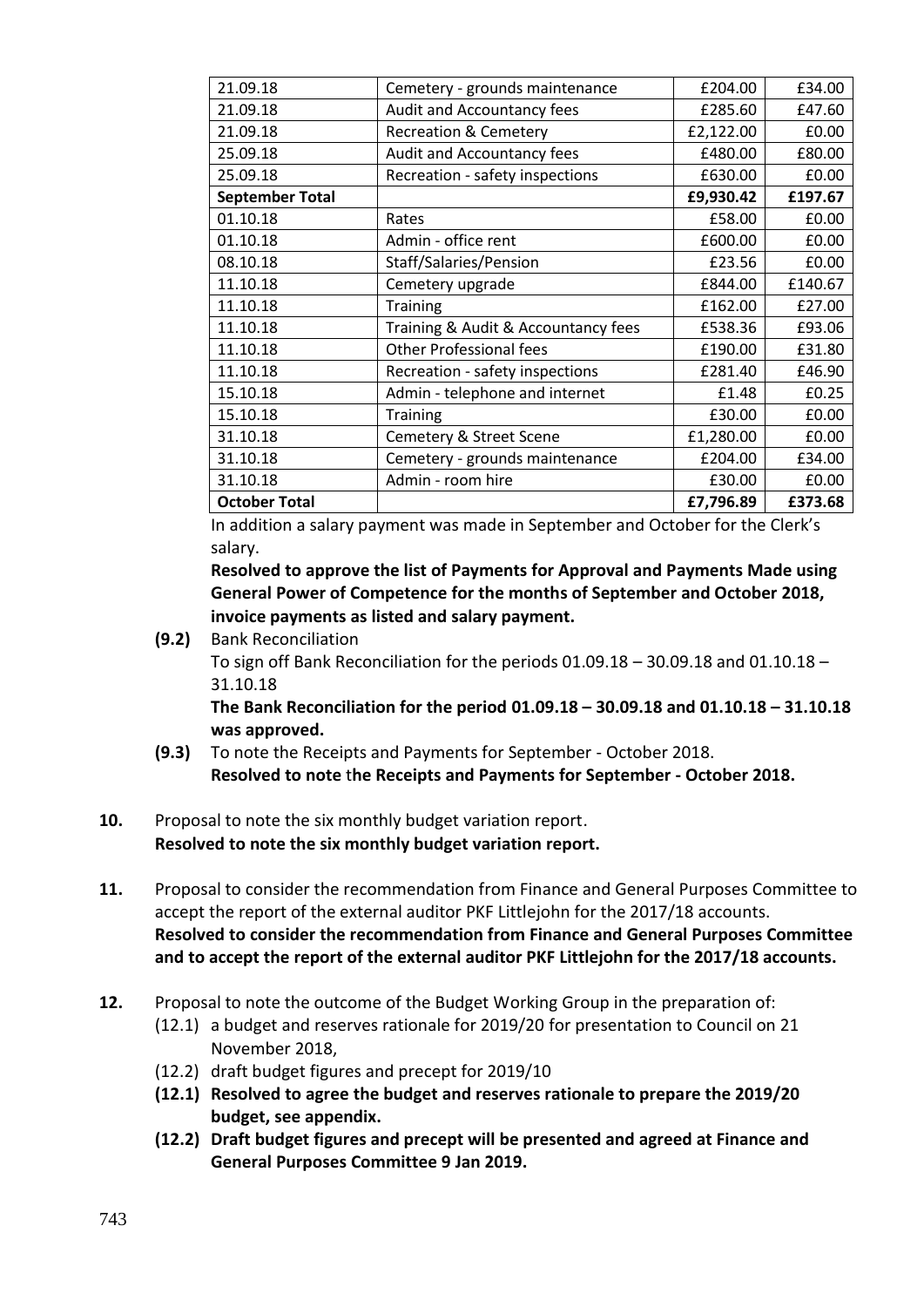- **13.** Proposal to approve the appointment of Wicksteed to provide replacement playground equipment at Willow Park at a cost of £13,883.25 plus vat and to budget for an added contingency of 10% for site conditions and possible remediation works from the Willow Park Improvement budget as recommended by Facilities Committee. **Resolved to approve the appointment of Wicksteed to provide replacement playground equipment at Willow Park at a cost of £13,883.25 plus vat and to budget for an added contingency of 10% for site conditions and possible remediation works from the Willow Park Improvement budget as recommended by Facilities Committee.**
- **14.** Proposal to approve the commissioning of Matta Products to repair and replace play matting to fit in with new equipment at Willow Park at a cost of £3,002.50 plus vat and to budget for a contingency of 10%, payable from the Willow Park Improvement budget as recommended by Facilities Committee.

**Resolved to approve the commissioning of Matta Products to repair and replace play matting to fit in with new equipment at Willow Park at a cost of £3,002.50 plus vat and to budget for a contingency of 10%, payable from the Willow Park Improvement budget as recommended by Facilities Committee.**

**15.** Proposal to approve the appointment of MacDonald Surfacing (C R MacDonald Ltd) to provide a tarmac path of c192 metres length at Willow Park at a cost of £21,519.15 plus vat and to budget for a contingency of 10%, payable from the Willow Park Improvement budget as recommended by Facilities Committee.

**Resolved to approve the appointment of MacDonald Surfacing (C R MacDonald Ltd) to provide a tarmac path of c192 metres length at Willow Park at a cost of £21,519.15 plus vat and to budget for a contingency of 10%, payable from the Willow Park Improvement budget as recommended by Facilities Committee.** 

**16.** Proposal to vire £1,500 from unallocated reserves to the Street Scene budget and purchase and install a WWI Remembrance bench in Balsall Common village centre as recommended by Facilities Committee.

**Resolved to vire £1,500 from general reserves to the Street Scene budget and purchase and install a WWI Remembrance bench in Balsall Common village centre as recommended by Facilities Committee.**

**17.** Proposal to conduct a consultation on the draft Balsall Neighbourhood Development Plan for Regulation 14 during December 2018 and January 2019. Councillor Helen Dean, Chair NDP Committee, presented an update on Plan preparation progress. **Resolved to conduct a consultation on the draft Balsall Neighbourhood Development Plan** 

**for Regulation 14 during December 2018 and January 2019.**

**18.** Proposal to raise concerns with Transport for the West Midlands regarding the proposed changes to bus route affecting Balsall parish.

Councillor Richard Lloyd has submitted a letter to TfWM making the following points:

- o Would be a positive to restore services to Temple Balsall and provide a service to Berkswell station.
- $\circ$  However at the expense of using the 87 route to use the Fen End Road to connect Temple Balsall this would result in a currently a good, reliable and fast service having 4 miles added to its route.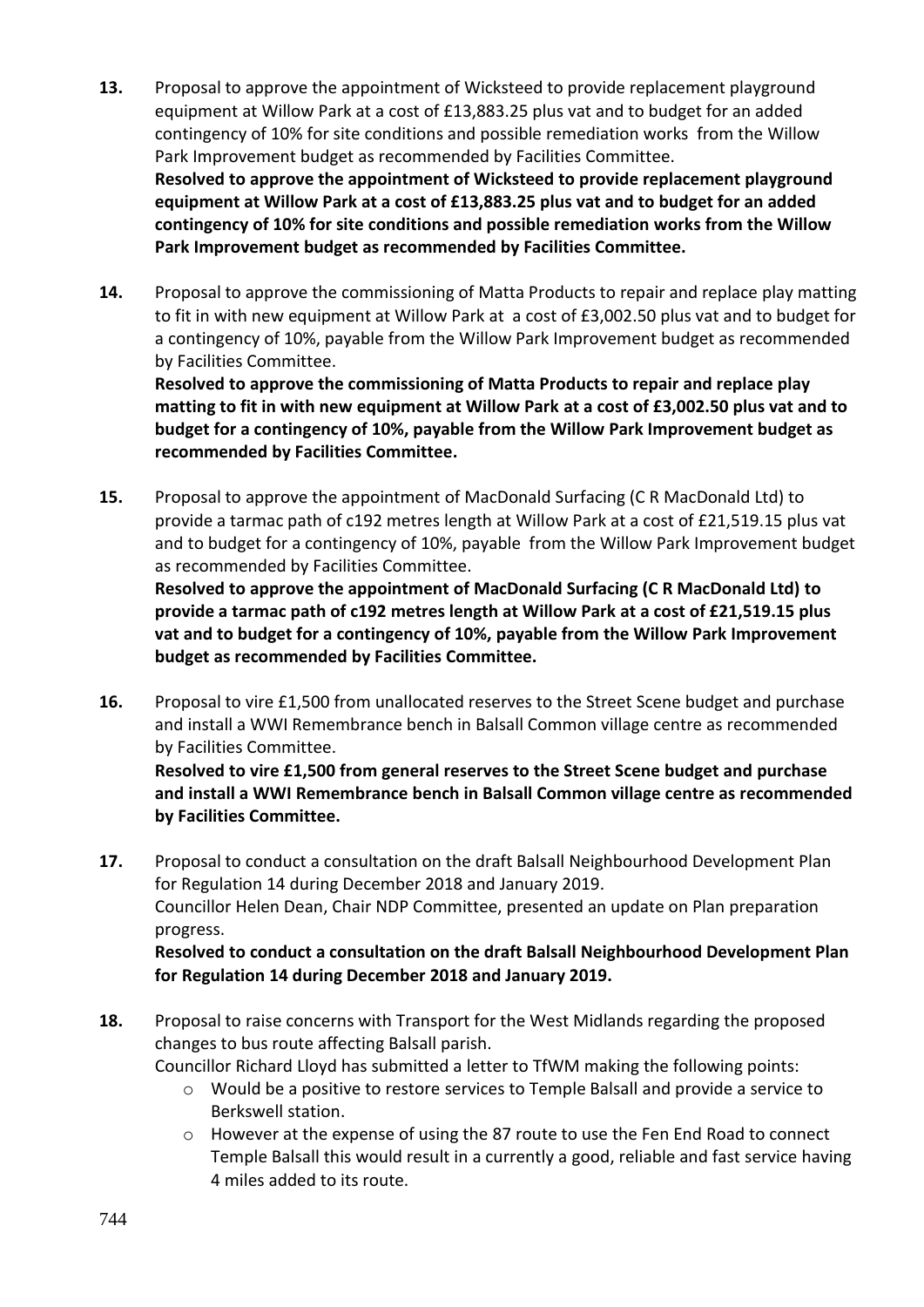- o Also a Temple Balsall stopping place would need to be resolved through a radical approach to widen the road to allow a bus to stop.
- o There should be a direct route between Balsall Common and Solihull
- o Proposals for the 88 service would take Chadwick End and Oakley bus service away when Oakley does need a public transport service.

**Resolved to submit a robust response to raise concerns with Transport for the West Midlands regarding the proposed changes to bus route affecting Balsall parish.**

- **19.** Proposal to delegate to the Clerk in consultation with NDP Committee members, a review of the Balsall Council response to the Berkswell NDP made at the Regulation 14 stage, amend as necessary and submit to SMBC as part of the Berkswell NDP Regulation 16 consultation. **Resolved to delegate to the Clerk in consultation with NDP Committee members, a review of the Balsall Council response to the Berkswell NDP made at the Regulation 14 stage, amend as necessary and submit to SMBC as part of the Berkswell NDP Regulation 16 consultation.**
- **20.** Proposal to approve a Gifts and Hospitality Policy as recommended by Finance and General Purposes Committee. **Resolved to approve a Gifts and Hospitality Policy as recommended by Finance and General Purposes Committee.**

**21.** Proposal to approve an Allowances, Expenses and Reimbursement Policy. **Proposed to amend the policy by replacing the first 2 paragraphs with: 'Whilst there is no provision in law enabling parish councils to pay individual councillors a wage commensurate with work done by that individual nevertheless the council notes and recognises the time commitment of councillors as well as the many incidental costs they incur in carrying out council business. Such incidental expenses include:-**

- **1. the use of their homes;**
- **2. telephone calls from home landlines and mobile phones;**
- **3. stationery, printing and IT costs;**
- **4. use of car, motor cycle or bicycle**

**Please note that this list is indicative and not meant to cover every circumstance in which incidental expenses may be incurred.**

**Balsall Parish Council will pay a basic members allowance intended to compensate for time taken on council business and these incidental costs except that travelling expenses incurred on council business as specified below can be the subject of a specific claim.'**

**Proposed to accept a further amendment to add 'elected members' as follows: 'Balsall Parish Council will pay a basic members allowance to elected members intended to compensate for time taken on council business and these incidental costs except that travelling expenses incurred on council business as specified below can be the subject of a specific claim.'**

**Resolved to approve the amended amendment and to approve an Allowances, Expenses and Reimbursement Policy.**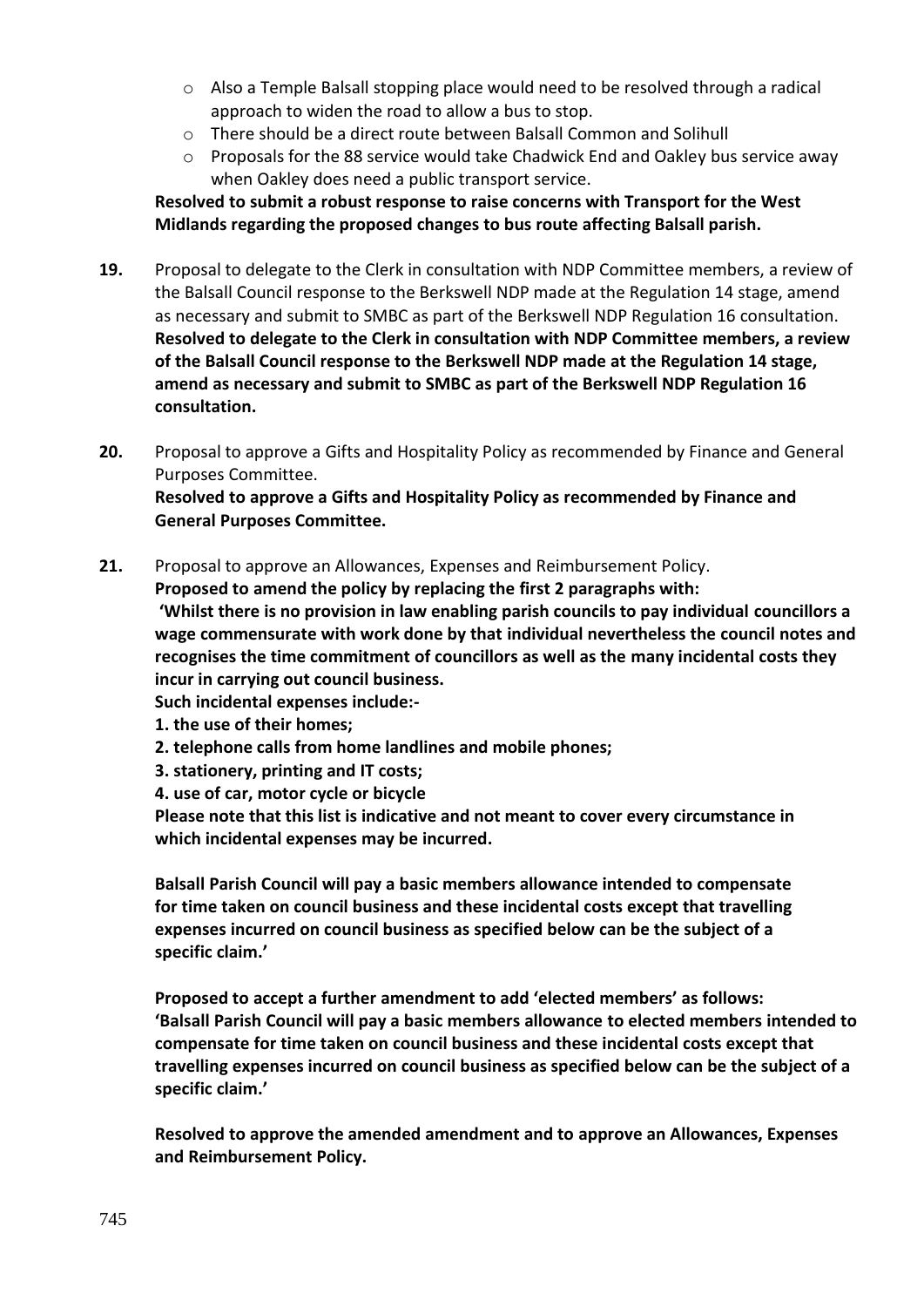- **22.** Proposal to approve a Data Protection Policy. **Resolved to approve a Data Protection Policy.**
- **23.** Update from the Airport Consultative Committee. A verbal report from Councillor Mark Tattum, representative on the Airport Consultative Committee was presented and noted.

**Resolved that in view of the confidential nature of the business about to be transacted, it is advisable in the public interest, as if members of the public were present during the consideration of such business, there would be disclosure to them of exempt information under paras 1 and 11 of Part 1 of schedule 12A of the Local Government Act 1972, that the public be excluded and they are instructed to withdraw.**

- **24.** Proposal to approve a Sickness Absence Policy. **Resolved to approve a Sickness Absence Policy.**
- **25.** Proposal to approve amendments to Terms and Conditions of Employment for the Clerk. **Proposal to amend 19.1 to read 'The Council will contribute 5% of gross salary to a personal pension scheme.' Resolved to approve 19.1 in the Terms and Conditions of Employment to read 'The Council will contribute 5% of gross salary to a personal pension scheme.' Resolved to approve amendments to Terms and Conditions of Employment for the Clerk to include terms contained in the Sickness Absence Policy.**
- **26.** Proposal to approve staff overtime payment in line with Terms and Conditions of Employment. **Resolved to approve payment for the Clerk in respect of additional hours worked between 25 June and 28 October 2018 in line with Terms and Conditions of Employment.**
- **27.** Proposal to receive an update on progress of resolutions 26 and 27 made at the Parish Council meeting of 18 July 2018. An update on progress of resolutions 26 and 27 made at the Parish Council meeting of 18 July 2018 was made. Advice from the County Officer, WALC (Warwickshire & West Midlands Association of Local Council's) was presented. It was agreed to make a further request for a meeting.

Councillor Richard Lloyd requested that he was not in agreement and this be recorded in the minutes.

**28. Date and Venue of Next Meeting: Wednesday 16 January 2019, 7.00pm in the Westlake Room, Village Hall, 112 Station Road, Balsall Common CV7 7FF**

**SIGNED ……………………………..…………. Mark Tattum (Chairman) DATE …………………………….……**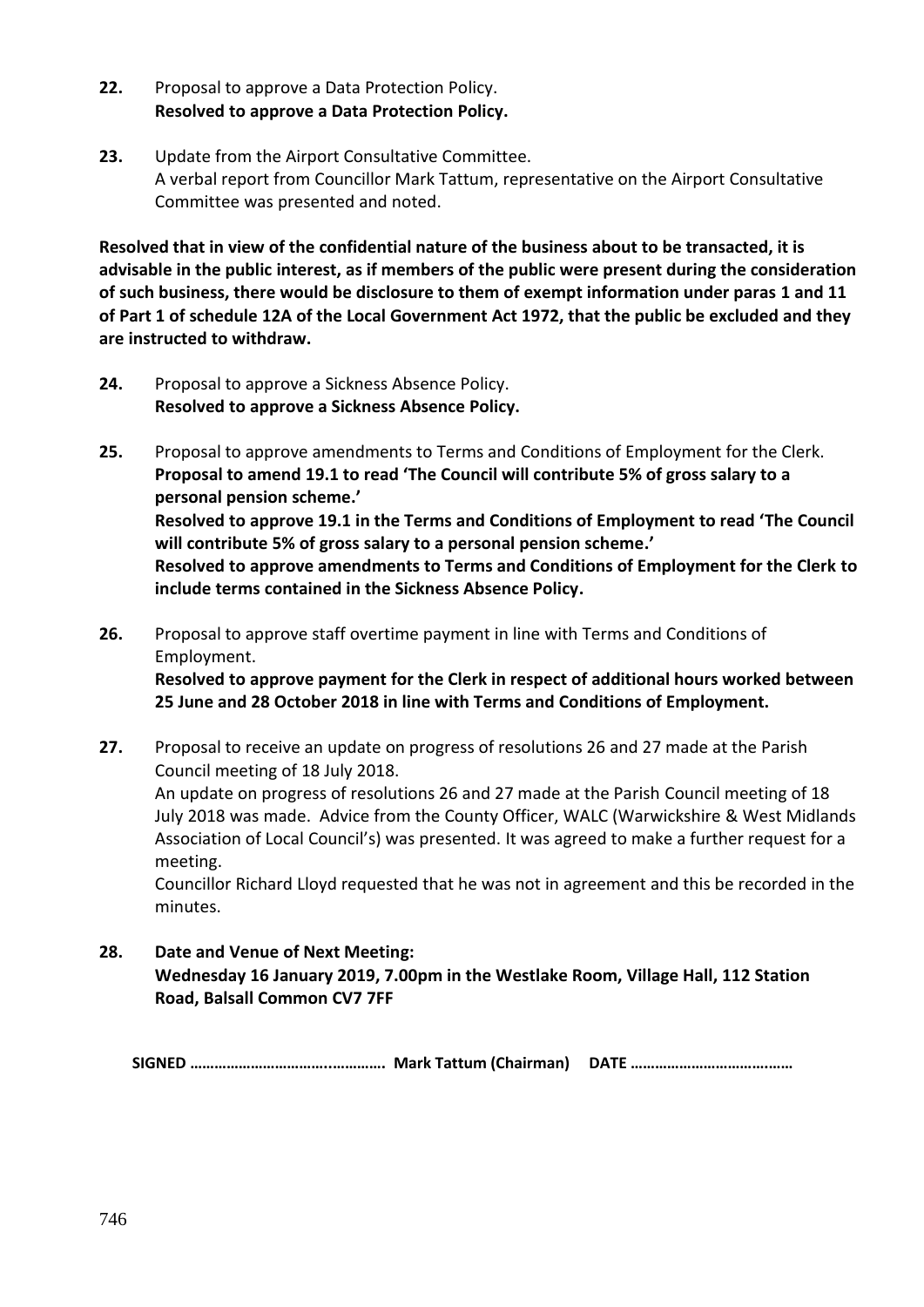# **Principles adopted**

- A. General (unallocated) reserves should be returned to the residents of Balsall Parish when those reserves exceed a level of 50% of annual expenditure. Explanation: With a reliable precept payment process and no major capital investment works taking place in 2019/20 requiring ongoing contract payment commitments, it is considered that the Council looks to the lower end of the recommended range (50 – 100%) for unallocated reserves held.
- B. To maintain an earmarked (allocated) reserve up to the balance of resource provided from reserves in 2018/19 for improvements to Willow Park, should it not be entirely spent in 2018/19 and still required.
- C. To earmark a budget of £75,000 to cover potential pension cessation payment. Explanation: Between 2000 and 2016 Balsall Parish Council was a member of the West Midlands Pension Fund and an estimate of the one-off cessation payment has been presented to the Council for payment to cover pension liabilities for previous staff of the Council. Due diligence is currently taking place with a view to reducing this liability and an outcome should be achieved in 2018/19. However if this does not occur, earmarked reserves of £75,000 will be allocated in 2019/20. A full report will be made to the Finance and General Purposes Committee on 9 January 2019.

# **Rationale**

#### **Cemetery**

- 1. Income is anticipated to increase as a result of a Council decision (Facilities Committee 31.10.18 Minute 6.) to bring some of the cemetery charges for services in line with other providers in the area.
- 2. The balance remaining of an historic legacy for the cemetery will be spent on remaining improvement works in 2018/19 and therefore no budget allocated in 2019/20.
- 3. Investment in the provision of bins for waste has significantly reduced the costs of waste collection and removal from the site.
- 4. Cemetery expenditure is budgeted to accommodate a potential 5% increase in labour and storage costs; and a potential 20% increase in business rates and water charges. The ability to use a water meter will be explored.
- 5. A memorial inspection will be undertaken in 2019/20, a statutory requirement and budget provision of £5,000 has been made for this.

# **Neighbourhood Development Plan**

Any expenditure remaining will be the costs associated with a referendum on the Plan. With the judicious use of professional costs to provide a rigorous evidence base in 2018/19 and the use of the Clerk's time in preparation, the Plan costs have been kept low.

# **Willow Park, Oakley Playground and Oakley Green**

1. £10,000 is budgeted for the replacement of some out-of-date equipment identified in the annual inspection by RoSPA at Oakley Playground.